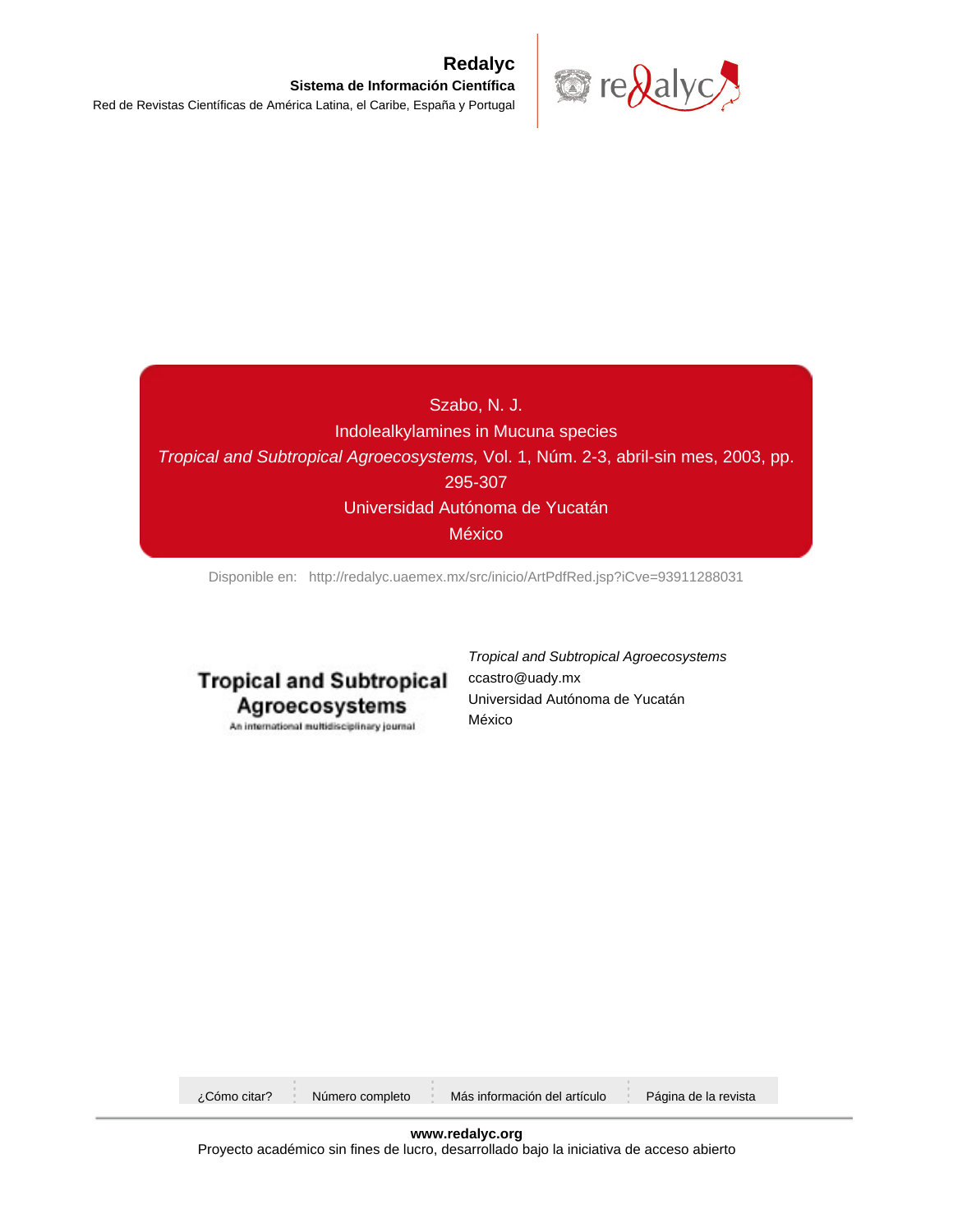## **INDOLEALKYLAMINES IN** *MUCUNA* **SPECIES**

**N. J. Szabo** 

*Tropical and Subtropical Agroecosystems* 

*Analytical Toxicology Core Laboratory, Center for Environmental and Human Toxicology, University of Florida, P.O.Box 110885, Gainesville, FL 32611-0885, USA E-mail: szabon@mail.vetmed.ufl.edu* 

#### **SUMMARY**

Before *Mucuna* can be widely promoted as a food and feed crop, the presence of antinutritional components and their potential long-term effects must be appraised. In addition to L-dopa, a number of indolic alkaloids structurally related to serotonin have been reported in various parts of the *Mucuna* plant. Several of these naturally occurring compounds, all of which share tryptamine as a base structure, are known to have hallucinogenic properties of considerable strength. In this study, five related alkaloids (tryptamine, serotonin, *N,N*-dimethyltryptamine, 5 methoxy-dimethyltryptamine, and bufotenine) were assayed in the tissue and/or seed samples of twenty *Mucuna* accessions by liquid chromatography with mass spectral detection. Samples included the roots, stems, leaves, and pods of dried plants, the stems and leaves of fresh-frozen plant material, and raw seeds. In a previous screening study, 5-methoxydimethyltryptamine had been confirmed in each of several samples examined, with serotonin and tryptamine found in only a few select samples. The concentrations of these components were estimated to be  $\sim 0.001\%$ , low compared to that of L-dopa (4-7%) by weight in raw seed), but of concern nonetheless. In the current quantitative study, neither tryptamine nor *N,N*-dimethyltryptamine were detected in any sample  $(< 0.50$   $\mu$ g g<sup>-1</sup>), although ions corresponding to tryptamine were noted periodically as fragmentation products for several of the other compounds, especially serotonin and bufotenine. An unknown compound close to the weight of serotonin, possibly *N*-methyltryptamine, was determined in all plant tissue samples and one seed sample. Although serotonin was not present in any sample tested  $(<0.50 \text{ µg g}^{-1})$ , the levels of the unknown indole were estimated against the serotonin standards. In root and pod, 5.96 and 4.03  $\mu$ g g<sup>-1</sup> were calculated, respectively, with an average of 8.49 and 3.94  $\mu$ g g<sup>-1</sup>, respectively, in leaf  $(n=5)$  and stem  $(n=5)$ . Only one seed sample  $(1.70 \mu g)$  $g^{-1}$ ) contained the unknown compound in detectable amounts. Bufotenine was also identified in most samples; in root at a level of 4.14  $\mu$ g g<sup>-1</sup>, but not in the pod sample. In leaf (n=5), stem (n=4) and raw seed

(n=15), concentrations averaged 3.46, 3.09, and 1.48  $\mu$ g g<sup>-1</sup>, respectively. As expected, 5-methoxydimethyltryptamine was quantified in all samples. In root and pod, concentrations of 1.76 and 1.29  $\mu$ g g<sup>-1</sup>, respectively, were found, with average levels of 1.44, 1.48, and 0.64  $\mu$ g g<sup>-1</sup> present in leaf (n=5), stem (n=5), and seed (n=15), respectively. Compared to L-dopa, the detected indoles were present at roughly 0.0001% by weight, lower than had been previously estimated. While ordinary cooking and storage conditions would not be expected to affect the stability of these components, preparation approaches that effectively decrease L-dopa (like boiling) should decrease even further the concentrations of these antinutritional components. It would be unlikely for these low-level alkaloids to have any effect on human and animal consumers, especially as absorption across the gastrointestinal tract is negligible. Serotonin, for instance, is known to be present in common fruits (bananas and pineapples) at levels ten to twenty times the alkaloid concentrations found in *Mucuna* tissues, yet these are considered safe for human and animal consumption. In fact, most tryptamine derivatives are characterized by poor absorption, rapid peripheral metabolism, and for these reasons have little or no recognized oral activity unless ingested in the presence of an oxidase inhibitor. Thus, the presence of low level indolealkylamines is unlikely to affect the potential use of *Mucuna* as a staple crop, providing valuable protein sources for food and feed.

**Key words:** Bufotenine, indolealkylamine, *Mucuna*, serotonin, tryptamine.

#### **INTRODUCTION**

The major drawback of *Mucuna* spp. which has compromised its usefulness as a food source for either humans or livestock, is associated with its chemical content. A review of the available, but limited, literature often shows confusing and conflicting data concerning the chemistry of *Mucuna*. There is some difference of opinion among researchers as to the toxicity of this genus, and subsequently, disagreement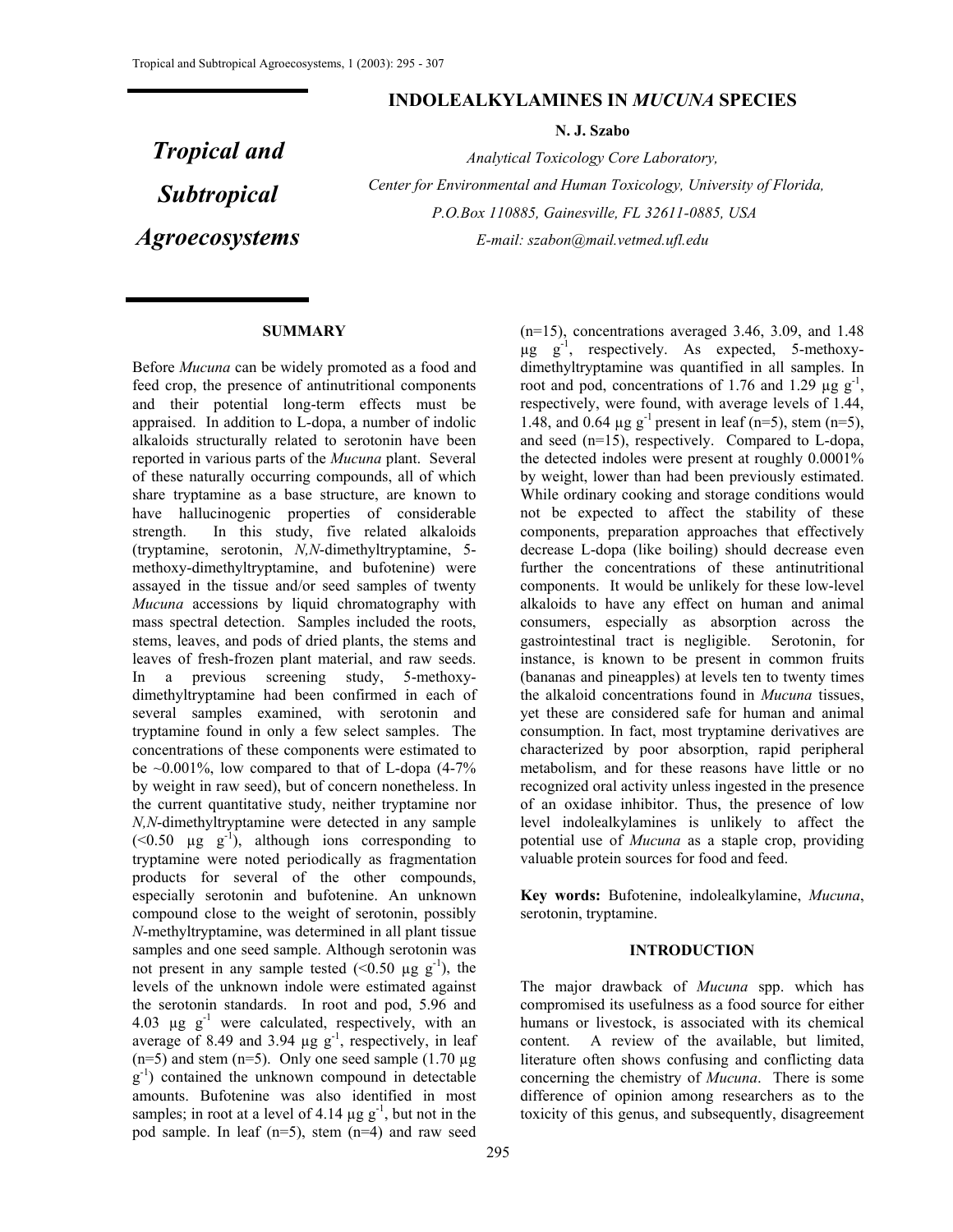as to the best approach to develop *Mucuna* into a food and feed crop.

In *Mucuna* seeds, as in the beans of many food grain legumes (e.g., common bean and soybean), a large number of anti-nutritional compounds have been identified, including tannins, lectins, phytic acid, cyanogenic glycosides (Siddhuraju *et al.*, 1996; Laurena *et al.*, 1994; Ravindran and Ravindran, 1988), and trypsin and amylase inhibitors (Siddhuraju *et al.*, 1996). Because these factors are initially low in concentration and are inactivated or further reduced in concentration during cooking (Bressani, 1993), they will not be considered in this report. Of much greater concern has been the presence of L-dopa (3,4 dihydroxy-L-phenylalanine or 3-hydroxy-L-tyrosine; Daxenbichler *et al.*, 1971, 1972; Lorenzetti *et al.*, 1998), a compound used in the treatment of Parkinson's disease, and the presence of hallucinogenic indoles such as *N,N*-dimethyltryptamine, bufotenine and other tryptamines, including serotonin, in various parts of the *Mucuna* plant (Ghosal *et al*., 1971). While recent research has greatly advanced the current state of knowledge on issues related to L-dopa (Flores *et al*., 2002; Myhrman *et al*., 2002; Szabo and Tebbett, 2002; Eilittä *et al*., 2002), the indolic alkaloids have been largely ignored.

Of the more than 700,000 plant species identified, fewer than 100 were recognized to contain compounds of psychoactive or hallucinogenic potential in the 1980's (Siegel, 1984). Whether or not *Mucuna* should be included in this group has been uncertain; reports having been contradictory. Serotonin, bufotenine, *N,N*-dimethyltryptamine and other unidentified indoles were first described by Ghosal *et al*. (1971) as present in the pods, seeds, leaves and roots of *M. pruriens*. Compound identification in this study relied primarily on the similarity of melting points, with the melting point of the unknown compound compared to melting points of known compounds; results were supported with UV absorption data when possible. Serotonin was again identified as a *Mucuna* constituent by Duke (1981). Tryptamines were not found, however, in a later study in which Lorenzetti *et al.* (1998) used a sensitive liquid chromatographic analysis procedure, a method considered more reliable than melting point comparison. Finally, Szabo and Tebbett (2002) using liquid chromatography with a mass spectral detector determined that tryptamine derivatives were indeed present in *Mucuna* tissues.

The tryptamines, bufotenine and *N,N-*dimethyltryptamine, are naturally occurring compounds and are structurally related to serotonin (5-

hydroxytryptamine). Serotonin, a mammalian neurotransmitter, has a variety of effects on nerves and smooth muscle, respiration, the heart and cardiovascular system, and the gastrointestinal tract. Many plants and insects also produce serotonin; for example, it is present in pineapples  $(17 \mu g g^{-1})$  and bananas (15  $\mu$ g g<sup>-1</sup>; Feldman and Lee, 1985), in stinging nettles (*Urtica* sp.) and in wasp and scorpion stings. In contact with skin, it causes an intense burning sensation, inflammation, and itching. Although the pods of certain *Mucuna* cultivars are known to cause severe stinging, it is not certain whether this is due to serotonin, to a protein called mucunain (Fairbrothers *et al.*, 1985), or to some other substance.

The purpose of this report is to evaluate the available information concerning the chemistry and toxicology of indolealkylamines present in *Mucuna* spp., to present our own data following chemical analysis of the roots, stems, leaves, and pods of dried plants, the stems and leaves of fresh plant material, and raw seed samples, and to evaluate the implications of the new data in the framework of human health effects.

# **Indolealkylamines**

Classical hallucinogens are broadly divided between indolealkylamines and phenylalkylamines. The indolealkylamine category consists of tryptamine derivatives (such as DMT, 5-MeODMT, bufotenine, psilocybin), the ergolines or lysergic acid derivatives (lysergide or LSD), and the  $\beta$ -carbolines (such as ibogaine and the harmala alkaloids). The phenylalkylamine category includes phenylethylamines, such as mescaline (e.g., peyote), and phenylisopropylamines, such as the amphetamine homologues. Classic hallucinogens are typically similar in structure to one of several neurotransmitter substances, serotonin (5-hydroxytryptamine; 5-HT; Figure 1) being the most common. Of the 70 or so tryptamine analogues, more than 50 have been evaluated for hallucinogenic properties, including serotonin, the mushroom-derived agents psilocybin and psilocin (4-hydroxy-*N,N*-dimethyltryptamine), *N,N*-dimethyltryptamine (DMT), *N*-monomethyltryptamine, 5-methoxy-*N,N*-dimethyltryptamine (5- MeODMT), 5-methoxy-*N*-monomethyltryptamine, 5 hydroxy-*N,N*-dimethyltryptamine (bufotenine), and *N,N*-dimethyltryptamine-*N*-oxide (Farnsworth, 1968), among others. While some members of each subgroup are synthetically produced, most were and are available in plant or fungus species.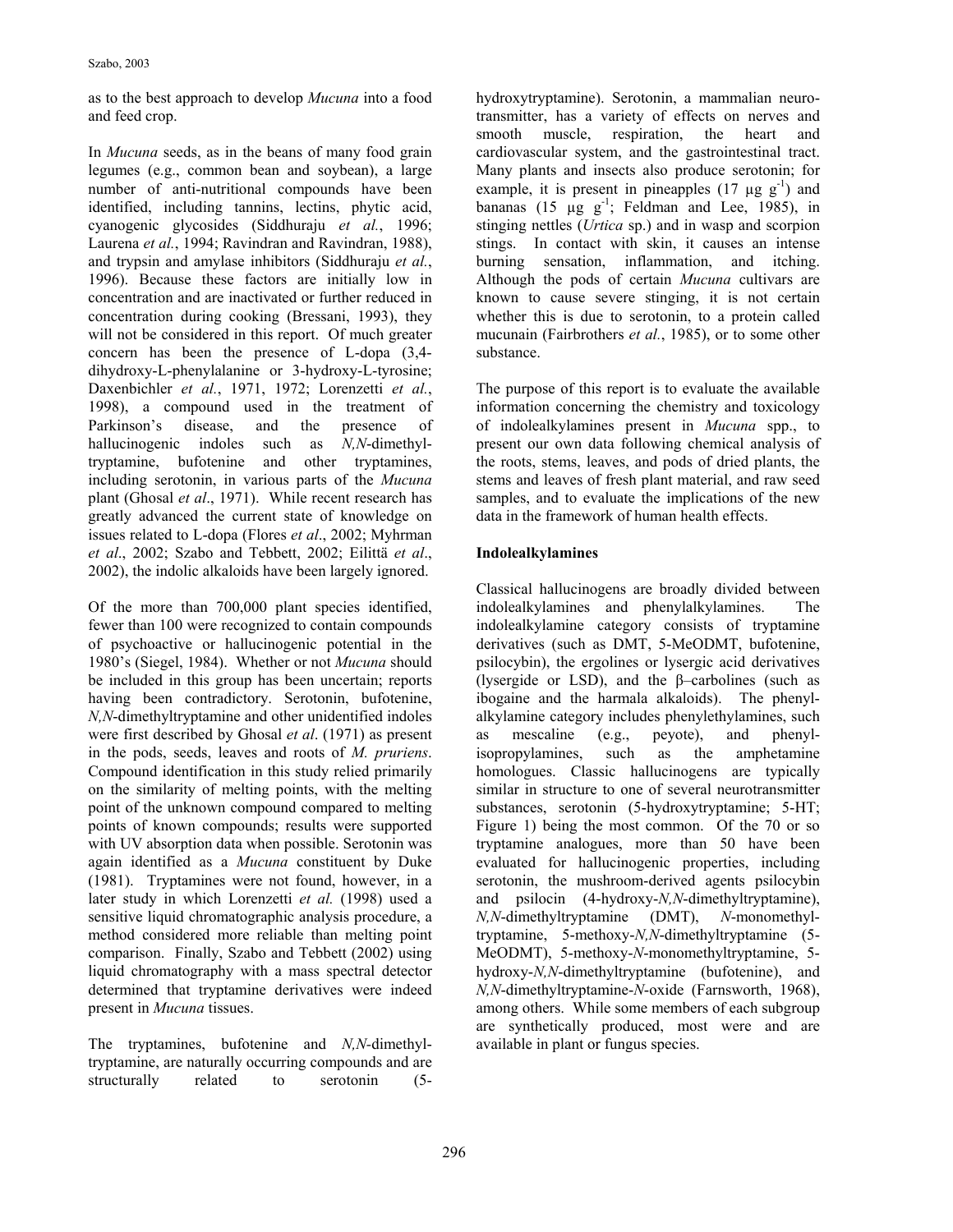

Figure 1. Chemical structures of selected indolealkylamines and mescaline. Figure 1. Chemical structures of selected indolealkylamines and mescaline.

The term hallucination finds its origins in the Latin *alucinatio* which means "a wandering in the mind." Hallucinogenic compounds are associated with a change in the content of consciousness, which includes altered perceptions and moods, time distortions, visual hallucinations, thought disorders and frequently euphoria. Although other drugs can also elicit these responses, only hallucinogens can produce these symptoms without diminishing awareness or incurring delirium (Bridger *et al.*, 1978; Hollister, 1968 and 1984). The mechanism by which these changes in perception occur is not well understood, partly because reliable human studies have been extremely limited, partly because animal models do not necessarily correlate to human experience/physiology. Compared to mode of action

studies, published material on pharmacodynamics and pharmacokinetics consists of a mixture of science and anecdote, with the science often conducted on animals and the anecodotes often related to human experience.<sup>1</sup> Throughout this paper, all presented information originates from formal studies -- human, unless otherwise indicated. Although most formal studies involving indolealkylamines have focused

<u>.</u>

<sup>1</sup> For a number of years, the following effectively summarized the pharmacokinetic information available for LSD in human subjects: LSD administered intravenously at a level of 2  $\mu$ g kg<sup>-1</sup> indicated a half-life of 103 min in the plasma with a concentration of  $6-7$  ng mL<sup>-1</sup> at equilibrium (~30 min after administration; Aghajanian and Bing, 1975; Wagner *et al.*, 1978).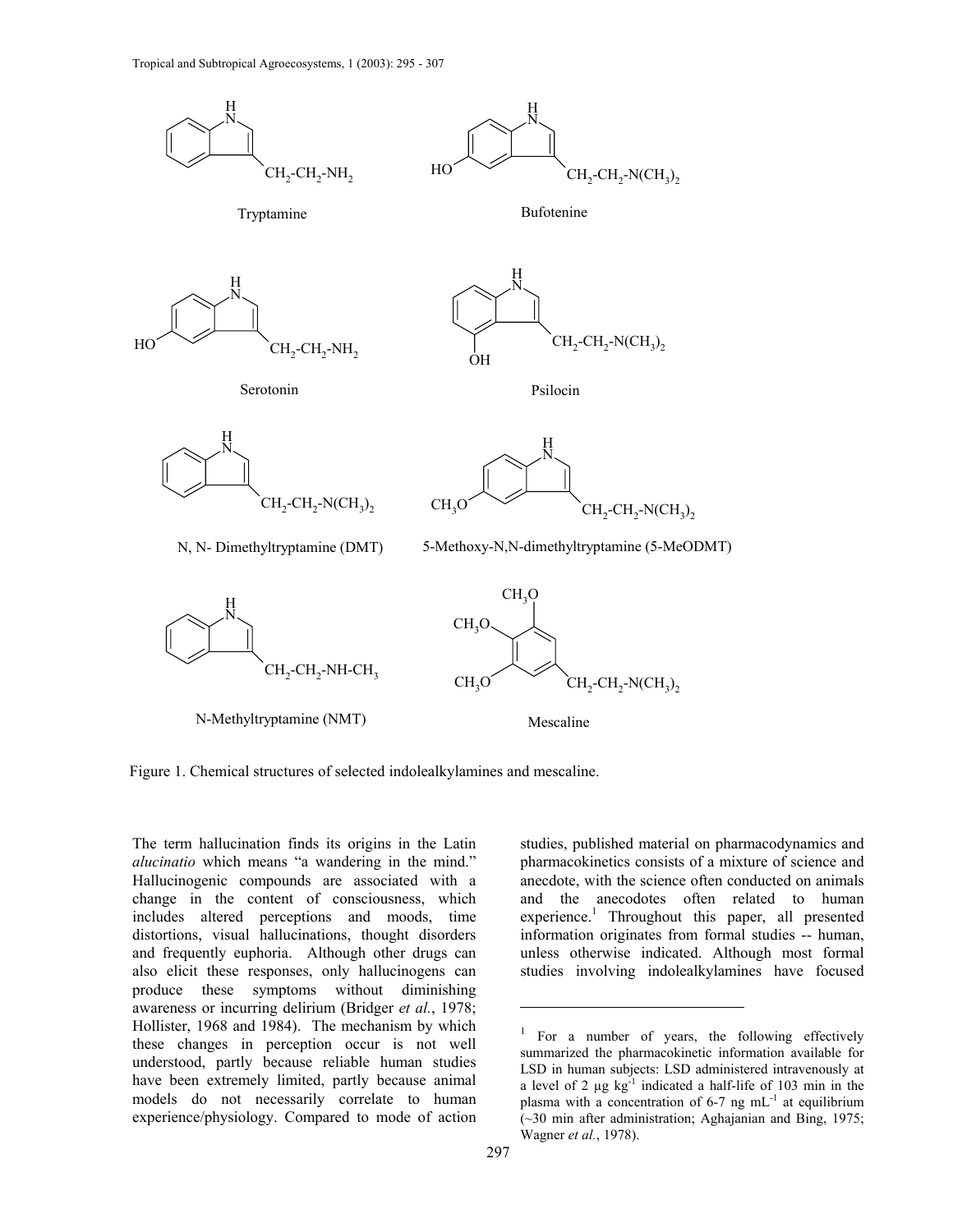primarily on LSD, DMT and 5-MeODMT have frequently represented the tryptamine subgroup.<sup>2</sup> When no data regarding the indolealkylamines of interest are available, data from studies conducted with the structurally related LSD or mescaline may be inserted as a point of reference.

## **Tryptamine and serotonin**

The potency and activity of intoxicating agents are commonly compared to LSD, one of the most potent psychoactive compounds known. Taken orally, 10 µg is reported to induce a mild euphoria in male subjects with true hallucinogenic doses ranging from 50 to 500 µg (Grinspoon and Bakalar, 1979). In comparison, the simplest compound under consideration in this study, tryptamine, has not been reported to possess psychoactive properties, although it can increase blood pressure and cause mild perceptual distortions when peripherally administered (Martin and Sloan, 1970). Although few studies have been conducted on tryptamine, it has been demonstrated in animals that certain physiological effects common to LSD may be produced, but that behavioral effects, used as an indication of human hallucinogenic activity, are not (Martin *et al.*, 1978).

The most studied and best understood indole is the neurotransmitter serotonin (5-hydroxytryptamine, 5- HT). While 5-HT does not itself induce hallucinogenic responses in humans or behavioral responses in animals, it is closely implicated in the hallucinogenic process, as centrally located serotonin receptors in the brain and spinal cord have been repeatedly demonstrated to provide the main pathways of action for psychoactive components. Briefly, excitatory 5- HT receptors have been shown to induce the intoxicating response with inhibitory 5-HT receptors often mediating the effects, the hallucinogens themselves acting as agonists or partial agonists (Glennon, 1990; Burris and Sanders-Bush, 1988). In comparison, biogenic amines such as 5-HT, norepinephrine, and dopamine are considered to commonly act as neuromodulators rather than as excitatory or inhibitory components.

Most intoxicating indolealkylamines exert a stronger effect on the central serotonin system than on the central catecholamine system (Bridger *et al.*, 1978). Like LSD, DMT decreases the breakdown and transport removal of 5-HT (measured as an increase in brain 5-HT and a decrease in brain 5-HIAA, 5-

 $\overline{a}$ 

hydroxyindoleacetic acid, the major metabolite of 5- HT) even when synthesis of 5-HT has been inhibited, but exhibits no significant effect on brain dopamine levels or on dopamine turnover after synthesis inhibition. Unlike LSD, DMT also exhibits no effect on brain norepinephrine levels. Although tryptamine is itself a neurotransmitter active in the central nervous system (CNS), hallucinogenic tryptamine derivatives are believed to adhere more to a serotonergic mechanism than to a mode of action utilizing tryptamine receptors. Due to the complexity of the serotonergic system, precise modes of action are not well understood. While phenylalkylamines have been shown to selectively prefer only certain classes of 5- HT receptor sites, indolealkylamines have been shown to bind nonselectively and with high affinity to various populations of 5-HT receptor sites. A significant correlation  $(r > 0.9)$  between receptor affinities and both discrimination-derived  $ED<sub>50</sub>$  values and human hallucinogenic potency has been determined (Glennon, 1990; Glennon *et al.,* 1992; Titeler *et al.*, 1988). For detailed descriptions regarding neuronal and behavioral studies and their resulting impacts on biological models of activity, please consider Davis *et al.*, 1984; Appel and Rosencrans, 1984; Aghajanian, 1984; Jacobs, 1984; Geyer and Krebs, 1994; and Winter, 1994.

# **DMT and 5-MeODMT**

The most well-known of the hallucinogenic tryptamines, DMT, is endogenous to the seeds of *Anadenanthera peregrina*, *Anadenanthera colubrina*, and *Mimosa hostilis*, the bark of *Virola calophylla*, and the leaves of *Banisteriopsis rusbyana* and *Psychotria viridis*, all species native to the Orinoco basin, Amazonian regions, and Mexico. Intoxicating snuffs, containing DMT and frequently 5-MeODMT (by up to 11%; Siegel, 1984) as the primary active ingredients, have been made from these materials since at least 1500 B.C. Intranasal inhalation is the typical means of administration, as these compounds are not orally active on their own. For DMT or 5- MeODMT to be active after ingestion, an amine oxidase inhibitor must be mixed into the preparation. Naturally occurring β-carbolines are sometimes used for this purpose. Up to 350 mg of DMT has been taken orally with no resulting hallucinogenic effect (Turner and Merlis, 1959).

When DMT was evaluated for dose-response in human trials (Strassman and Qualls, 1994; Strassman *et al.*, 1994), intravenously administered levels of 0.05 mg  $kg<sup>-1</sup>$  or less were frequently mistaken for placebo by the male subjects. Although  $0.1 \text{ mg kg}^{-1}$  could be reliably distinguished from placebo, feelings of tenseness did not progress to a psychoactive state.

 $2$  It is important to note that not all members of these structurally related groups are necessarily psychoactive; LSD has the non-hallucenogenic analogue 2-bromo-LSD, as DMT has 7-hydroxy-DMT.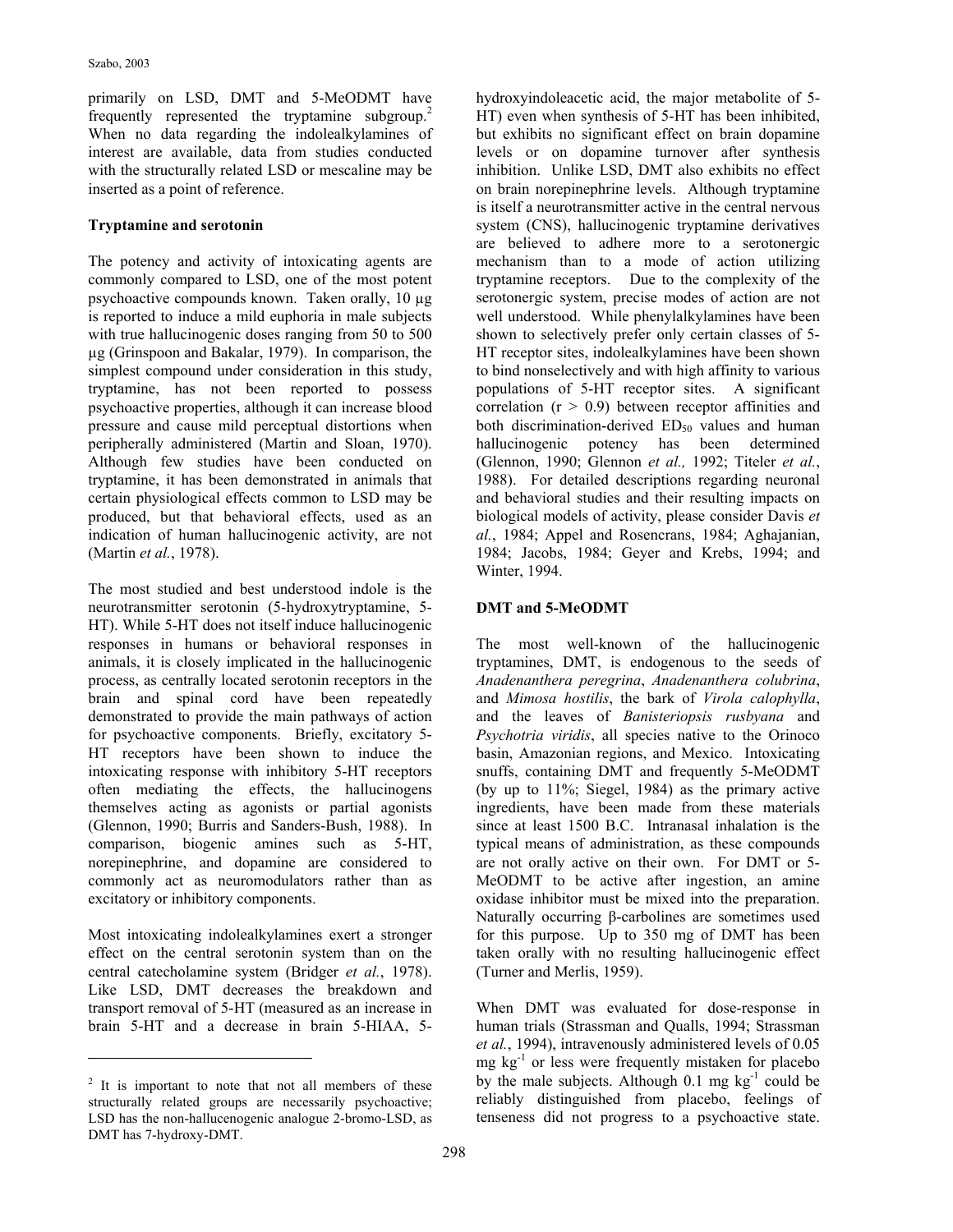The hallucinogenic threshold requires that 15-35 mg of DMT be inhaled or injected  $(\sim 0.2 - 0.5 \text{ mg kg}^{-1})$ ; for intentional intoxication, 50-100 mg is usually taken (Gillin *et al.*, 1976; Grinspoon and Bakalar, 1979).

When compared with LSD (often taken orally), the onset of effect is rapid, as inhaled/injected DMT takes a more direct route into the bloodstream and by-passes the gastrointestinal system. First effects begin in a matter of seconds after exposure, peak between 5 and 20 min (the acute phase), then diminish to a normal level over an additional 30 or so minutes (the secondary phase; Kaplan *et al.*, 1974). In comparison, the duration of symptoms for LSD (having an oral/intravenous threshold of 30-50  $\mu$ g) is ~4 hr, acute, and  $~6$  hr, secondary. Oxidative deamination of DMT to the inactive indole acid occurs quickly; within 70 min tissue (brain, liver, kidney, and blood) concentrations were not measurable in rats after a 10 mg kg-1 i.p. dose (Sitaram and McLeod, 1990). Clearance of parent  $(\leq 2\%)$  and metabolites is primarily through the urine. Due to a lack of detailed studies in humans, it is not known how well this elimination pathway correlates between species, although it is in agreement with observations made thus far (Kaplan *et al.*, 1974).

Physiologically, the symptoms induced by DMT are similar to those of LSD, but more intense – pupils dilate, blood pressure elevates, pulse rate increases. Psychologically, the rate at which thoughts take place is perceived to increase, a sense of timelessness often occurs, along with the perceived feeling that solid objects may melt into vibratory patterns (a mixing of the senses). Intensely colored geometric patterns/ objects may form, undulate, and reform. Visions or hallucinations are often quickly paced, one upon another. A sense of heightened awareness or enlightenment may occur. The experience may be either pleasant or unpleasant, depending in part on the setting and mental perspective of the subject prior to taking the compound. Even when ranked unpleasant, DMT is not known for inducing psychotic reactions, as are LSD and mescaline (Bowers, 1972). With frequent use, tolerance (a decrease in or elimination of effect) can occur in a matter of days. Cross-tolerance with LSD (both physiological and psychological) has also been documented and indicates a common mechanism of action (Koravic and Domino, 1976). To date, there have been no reports of lethal overdose for the tryptamine derivatives.

Having about the same potency as psilocybin, 5- MeODMT is a little less than 1% as potent as LSD, but considerably more potent than DMT. When administered intranasally, the threshold dose is 4-6 mg (Grinspoon and Bakalar, 1979). Physiological and psychological effects are similar to those experienced with DMT. Like DMT, 5-MeODMT is inactive orally unless a MAOI is present. Metabolism of 5- MeODMT dosed to rats is also rapid and clearance of parent  $( $0.5\%$ )$  and metabolites (indole acids) is through the urine (Sitaram and McLeod, 1990).

## **Bufotenine**

Although bufotenine is found in many of the same plants as the previously mentioned tryptamines and is known to be produced in the parotid glands of toads (*Bufo* spp), it is not clear whether or not bufotenine possesses any psychoactive properties (reviewed by Lyttle et al., 1996). Structurally, bufotenine is Structurally, bufotenine is incapable of passing the blood-brain barrier, but can elicit behavioral effects in animals when the dose is administered directly into the CNS (Glennon *et al.*, 1980) or when the hydroxyl group is modified by acylation for easier passage into the CNS (Gessner and Dankova, 1975). Reported levels of effect in humans, as well as the nature of such effects, are strongly anecdotal in nature and will not be repeated here.

Despite the fact that bufotenine (5-hydroxy-*N,N*dimethyltryptamine), an isomer of psilocin (4 hydroxy-*N,N-*dimethyltryptamine), is classified as a Schedule I controlled substance in the United States (DEA registry # 74333), a review of the scientific literature indicates that bufotenine is a pressor agent (affecting cardiovascular function, especially heart rate and blood pressure) at high doses administered intravenously or intramuscularly, but not an hallucinogenic (Chern *et al.*, 1991; McLeod and Sitaram, 1985; Shulgin, 1981; Fozard and Ali, 1978). That alteration of cardiac function can in turn affect the transport of oxygen to the brain may be the source of belief in bufotenine's psychedelic aspects. Visual distortions were reported, along with significant changes to the sinus rhythm when 10 mg of bufotenine were administered intramuscularly (Turner and Merlis, 1959). As a pressor, serotonin is about twice as active as bufotenine.

In the toad genus *Bufo*, hallucinogenic activity may actually originate with 5-MeODMT, an O-methylated analog of bufotenine, found in only a few of the known two hundred *Bufo* species. Although bufotenine is present in the venom secreted by the parotid gland of all toad species, it is far more likely to contribute to a potentially lethal toxicity than to induce any psychoactive effect (Lyttle, 1993). In the venom, bufotenine is a minor constituent. Other components include phenylethylamines such as epinephrine (which may act to increase penetrability across the bloodbrain barrier, but this has not been proven), norepinephrine, and dopamine, other tryptamine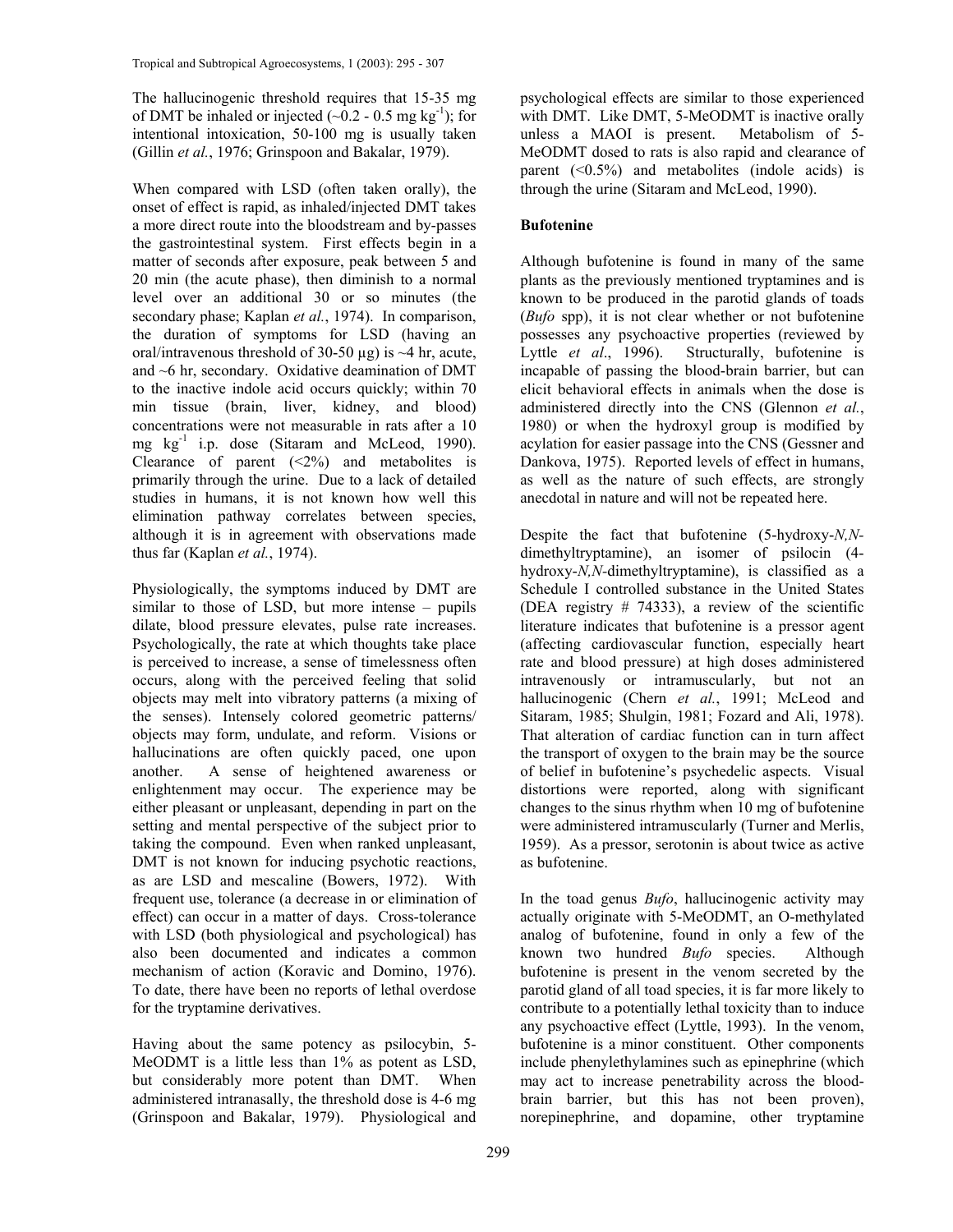derivatives such as serotonin, and bufodienolides (steroidal derivatives that affect the heart in a manner similar to digitalis or act as potent vasoconstrictors). Neither bufotenine nor 5-MeODMT have shown activity when taken orally (Horgan, 1990; McKim, 1986) which leaves reported hallucinogenic highs due to "toad-licking" in a questionable state.

#### **Structure-activity considerations**

Structure-activity studies have attempted to explain variations in potency, specific symptoms, duration of effects, and observed differences in mode of action on the neuronal level as a function of minor structural differences between related drugs (Nichols and Glennon, 1984; Jacob and Shulgin, 1994). With regard to structure, minor differences can have profound effects. For instance, 5-HT, which is centrally active in the brain and spinal cord, does not usually affect activity in the CNS when administered peripherally, as the compound is unable to enter the CNS from the periphery. This limitation is directly related to its chemical structure, especially to polar functional groups (hydroxyl group at ring position number 5 in 5-HT, also in bufotenine; Shulgin and Nichols, 1978). Formation of an ether (a modification that decreases polarity) will often disallow this limitation, as is shown by the recognized psychoactive effects of 5-MeO-DMT. In contrast, DMT has no overtly polar functional groups and also exhibits intoxicating symptoms.

On consumption, the enzyme monoamine oxidase rapidly metabolizes most tryptamine derivatives into inactive by-products, often into indole acids, before the agents reach the CNS, frequently while still in stages of absorption. Serotonin, for example, is so poorly absorbed and has such a short half life in the periphery that L-tryptophan, the serotonin precursor, must be administered at levels of 3-6 g daily rather than serotonin itself to compromised individuals. For these reasons, intoxicating preparations intended for oral application are generally combined with a naturally occurring inhibitor like the harmala alkaloids or with one of the commercially available MAOI (monoamine oxidase inhibitors), medically prescribed antidepressants known to elevate brain amines. This recognized limitation has led to the purposeful design of chemical structures to avoid enzymatic inactivation. The synthetically produced  $\alpha$ -methyltryptamine and 5methoxy-α-methyltryptamine differ from DMT and 5- MeODMT in that the synthetic structures posses a single methyl group attached to the carbon preceding the amine group which lacks the dimethyl functionality; this difference allows for oral activity at about the same levels of potency as the natural analogs when inhaled or injected (Shulgin and Nichols, 1978).

## **EXPERIMENTAL CONSIDERATIONS**

This study is a continuation of earlier research by Szabo and Tebbett (2002). Previously, the presence of certain indolic alkaloids was ascertained in the tissues and seeds of various *Mucuna* accessions. As a step toward determining whether or not these components are of potential concern in food, feed, or fodder produced from *Mucuna*, the components were quantified in fresh and dried plant material.

# **Sample materials**

The plant materials used in this study originated from various sources. Most had previously been assayed for L-dopa content and screened for selected indolealkylamines (Szabo and Tebbett, 2002). In preparation for extraction, all seed samples were ground in a Wiley mill with a 1-mm stainless steel screen. Initial preparations for other sample types are defined with the source description: (1) Raw seed from a local variety of *Mucuna pruriens* found in Malawi was supplied by the Rockefeller Foundation-Malawi. (2) Leaves, stems, pods, and roots from *Mucuna pruriens* var. *utilis* grown in the Rebublic of Benin were collected, dried, and ground prior to shipment by CIEPCA (Center for Cover Crops Information and Seed Exchange in Africa, Cotonou, Benin). Two whole seed samples (Nord 98 and IITA 98) of the same variety grown in different locations were also supplied. (3) Raw seed was also sent from the Agronomy Department, Auburn University, Alabama. These samples had not previously been screened for the presence of indolic alkaloids. (4) Fresh leaf and stem samples of four *Mucuna* accessions were planted, grown in greenhouses, and harvested at the University of Florida, Gainesville, Florida, from seed supplied by the Agronomy Department, University of Florida and by ECHO (Educational Concerns for Hunger Organization, Inc., Ft. Myers, Florida). The samples, designated mottled-Gainesville, ECHO 92023 991E, ECHO 91080 991E, and ECHO 60002 PG1 were chopped by hand in preparation for analysis.

#### **Sample extraction**

The extraction method was modified from the technique described by Brain (1976). Approximately 0.5 g of dried plant or seed material was weighed into a culture tube. (For fresh plant and dried pod samples,  $\sim$ 1 g of material was used with all solvent volumes adjusted accordingly.) The sample was mixed with 3 mL of 0.1 N hydrochloric acid, heated in a boiling water bath for 5 min, and allowed to cool to room temperature. Three milliliters of ethanol were then added; the sample was shaken for 10 min by hand and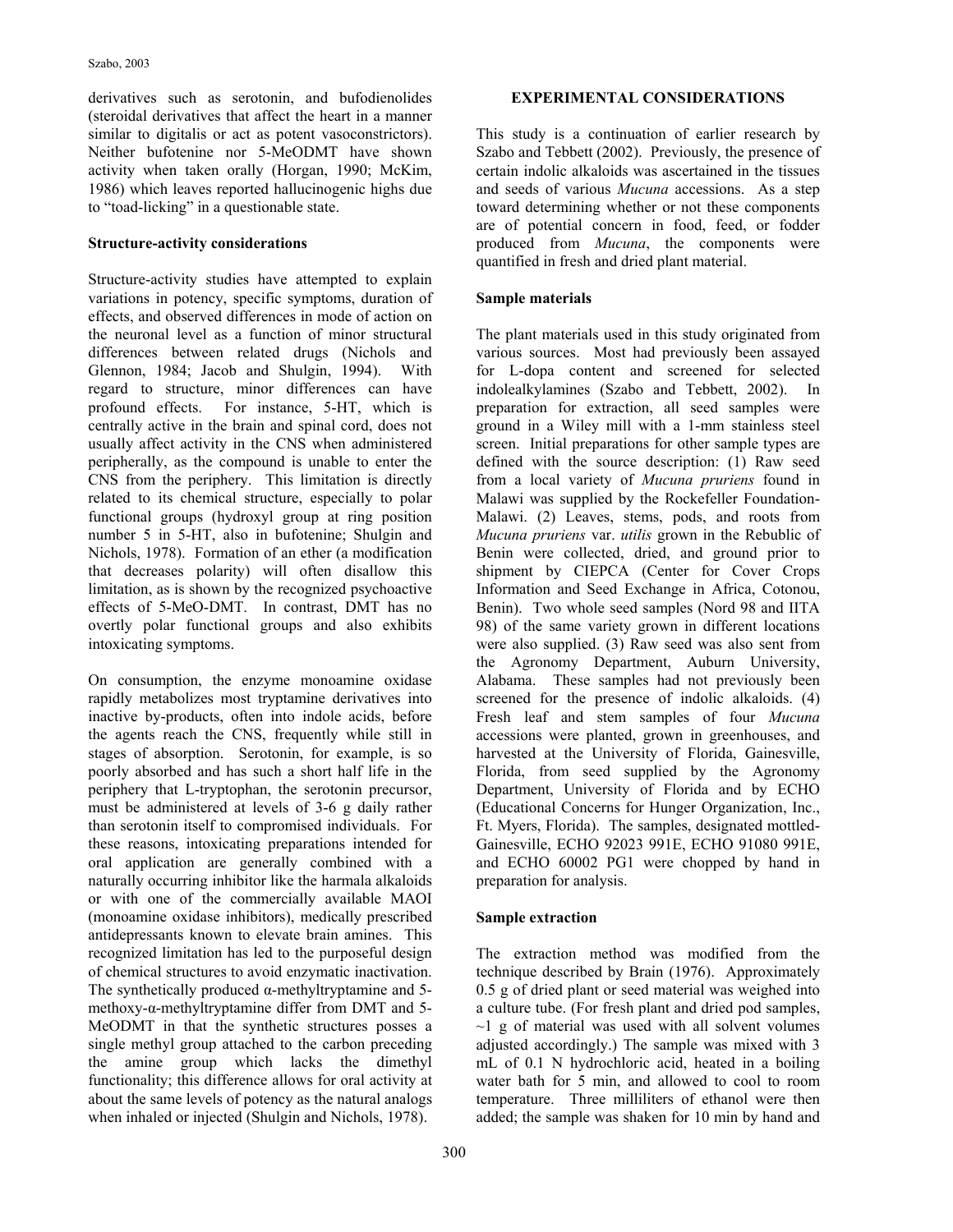centrifuged at 2000 rpm for 10 min. The supernatant was removed by pipette to a fresh vial, and the residue was re-extracted with the supernatants being collected together. Ethanol was added to the combined extracts to a final volume of 5 mL. A 1-mL aliquot was then removed and filtered through a syringe packed with glass wool coupled to a 0.45-µm PTFE syringe filter. Just prior to analysis, caffeine was added as an internal standard (20  $\mu$ g mL<sup>-1</sup>). All solvents used were of reagent grade. All water was distilled and deionized. Suitability of the extraction method for the indolic alkaloids (~95% recovery) had previously been determined through a recovery study in which a mixed standard containing all analytes was added to ground seed samples at a level of 0.05% dry wt.

#### **Sample analysis**

Alkaloid content was determined by liquid chromatography with mass spectrometric detection using electrospray ionization. (Table 1 contains a detailed description of the instrumentation and parameters.) Stock solutions of tryptamine hydrochloride (99%; Aldrich Chemical, Milwaukee, WI), serotonin (96.7%; Sigma), *N,N*-dimethyltryptamine (Alltech), 5-methoxy-dimethyltryptamine (Sigma), and bufotenine (Radian Analytical Products, Austin, TX) were prepared individually. Bufotenine and DMT were dissolved in methanol; tryptamine in ethanol; and 5-HT and 5-MeODMT in water acidified to a pH of 3.2 in acetic acid with a few drops of methanol to assist dilution. A five-point curve ( $R^2 \ge$ 0.998) of mixed standards was freshly prepared in ethanol from the individual stocks each day; each contained 20  $\mu$ g mL<sup>-1</sup> of caffeine to match the sample extracts.

Qualitatively, the positive confirmation of a compound's identity requires comparison of the retention time and the pattern of fragmentation ions of the sample and the standard. These must all agree within some limit of acceptability, generally, 0.2-0.3 min for the retention time and 5-10% for the ion proportions. Due to the similarity in structures among this particular group of compounds, close retention times and the sharing of fragmentation ions were not uncommon. There was also the reasonable concern that one of the many previously unrecognized analogues could appear in the extracts. To ensure identification of any target compound believed to be present, that sample extract was spiked to a level of 20  $\mu$ g mL<sup>-1</sup> with a standard of the suspect analyte and reanalyzed. The unspiked and spiked spectra were then compared against each other, as well as against the corresponding standard. While identification depended on multiple ions, mass spectra of the standards and samples were also collected in selected-ion mode

(single-ion monitoring) to maximize sensitivity for quantification. The  $[M + H]$ <sup>+</sup> ions at m/z 161 for tryptamine, the  $[M + H]$ <sup>+</sup> ions at m/z 177 for 5-HT, the  $[M + H]$ <sup>+</sup> ions at m/z 205 for bufotenine, the  $[M +$  $H$ <sup>+</sup> ions at m/z 189 for DMT, and  $[M + H]$ <sup>+</sup> ions at m/z 219 for 5-MeODMT were selected for quantification.

Table 1. Description of instrumentation and parameters.

| <b>HPLC</b> System                 |                                                                                                                                                                              |
|------------------------------------|------------------------------------------------------------------------------------------------------------------------------------------------------------------------------|
| Instrumentation:                   | Hewlett-Packard HP1100 system<br>with autosampler, degasser, binary<br>modules, and variable<br>pump<br>wavelength UV detector (Hewlett-<br>Packard Company, Wilmington, DE) |
| Column:                            | Adsorbosil C8 5 µm (4.6 mm ID,<br>150 mm length; Serial #97032088;<br>Alltech)                                                                                               |
| Mobile Phase <sup>.</sup>          | Solvent A: 20 mM ammonium<br>acetate in water<br>Solvent B: methanol                                                                                                         |
|                                    | Gradient: 13% Solvent B for 2 min;<br>13%<br>increased to 100% Solvent B<br>over 14 min; hold 8 min; 100%<br>decreased to 13% Solvent B over 2<br>min; equilibrate 5 min     |
| Column Temp:                       | 25 °C                                                                                                                                                                        |
| Flow Rate:<br>Injection Vol.:      | 1 mL/min<br>$50 \mu L$                                                                                                                                                       |
| <b>UV</b> Detection:               | $280 \text{ nm}$                                                                                                                                                             |
| Mass Spectrometer                  |                                                                                                                                                                              |
| Instrumentation:                   | Finnigan LCQ Ion Trap Mass<br>Spectrometer (Finnigan MAT, San<br>Jose, CA)                                                                                                   |
| Range:                             | 100-500 $m/z$ full scan mode                                                                                                                                                 |
| Source:                            | Electrospray Ionization                                                                                                                                                      |
| Spray Volt:                        | 4.20 kV<br>20 V                                                                                                                                                              |
| Capillary Volt:<br>Capillary Temp: | 220 °C                                                                                                                                                                       |
|                                    |                                                                                                                                                                              |

#### **RESULTS AND DISCUSSION**

In the previous screening study (Szabo and Tebbett, 2002), 5-MeODMT had been identified in each of several samples examined, but 5-HT and tryptamine found only in a few select samples. The concentrations of these components were estimated to be  $\sim 0.001\%$ , low compared to that of L-dopa (~5% by weight in the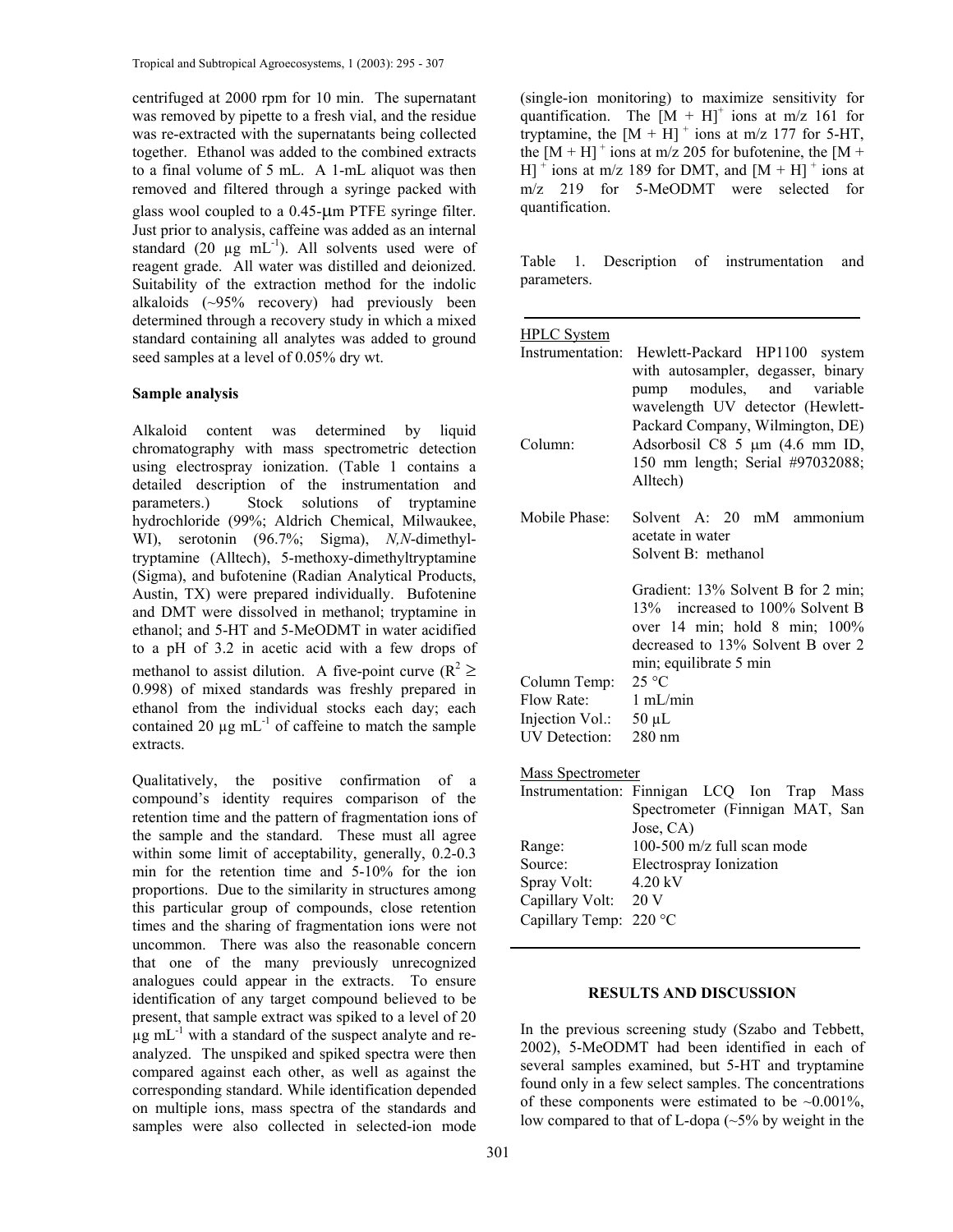seeds and 0.1-0.5% in plant tissues), but of concern nonetheless. The earlier screening results along with the current measured alkaloid concentrations for dry weights of the various samples are presented in Table 2.

|  | Table 2. Summary of assay results. |  |  |
|--|------------------------------------|--|--|
|--|------------------------------------|--|--|

| Sample description             | Screen results       | Estimated concentration ( $\mu$ g g <sup>-1</sup> dry wt.) |            |          |
|--------------------------------|----------------------|------------------------------------------------------------|------------|----------|
|                                |                      | Unknown                                                    | Bufotenine | 5-MeODMT |
| Malawi, local variety:         |                      |                                                            |            |          |
| Whole seed                     | 5-MeODMT, Tryptamine | 1.70                                                       | 1.20       | 0.63     |
| Benin samples, M. pruriens:    |                      |                                                            |            |          |
| Roots                          | 5-MeODMT             | 5.96                                                       | 4.14       | 1.76     |
| <b>Stems</b>                   | 5-MeODMT             | 5.05                                                       | 7.56       | 2.04     |
| Leaves                         | 5-MeODMT, Tryptamine | 9.39                                                       | 8.29       | 2.73     |
| Pods                           | 5-MeODMT             | 4.03                                                       | < 0.50     | 1.29     |
| Whole seed (Nord 98)           | 5-MeODMT             | < 0.50                                                     | 1.46       | 0.34     |
| Whole seed (IITA 98)           | 5-MeODMT             | < 0.50                                                     | 1.25       | 0.39     |
| Gainesville fresh plants:      |                      |                                                            |            |          |
| ECHO 92023 991E                |                      |                                                            |            |          |
| stems                          | 5-MeODMT, 5-HT       | 1.73                                                       | 1.92       | 1.05     |
| leaves                         | 5-MeODMT, 5-HT       | 6.41                                                       | 1.94       | 0.73     |
| ECHO 91080 991E                |                      |                                                            |            |          |
| stems                          | 5-MeODMT, 5-HT       | 6.91                                                       | 3.09       | 2.79     |
| leaves                         | 5-MeODMT, 5-HT       | 9.37                                                       | 2.82       | 1.41     |
| ECHO 60002 PG1                 |                      |                                                            |            |          |
| stems                          | 5-MeODMT, 5-HT       | 3.24                                                       | 2.88       | 1.00     |
| leaves                         | 5-MeODMT, 5-HT       | 9.55                                                       | 2.09       | 1.17     |
| Mottled GNV                    |                      |                                                            |            |          |
| stems                          | 5-MeODMT, 5-HT       | 2.80                                                       | < 0.50     | 0.52     |
| leaves                         | 5-MeODMT, 5-HT       | 7.72                                                       | 2.15       | 1.17     |
| Auburn seed:                   |                      |                                                            |            |          |
| 90 Day runner white, 024-W     | NA                   | < 0.50                                                     | 1.24       | 0.64     |
| 90 Day runner speckled, 024-S  | NA                   | < 0.50                                                     | 1.79       | < 0.50   |
| Bella Mina speckled, 025 S-1   | NA                   | < 0.50                                                     | 1.30       | < 0.50   |
| Bella Mina speckled, 025 S-2   | NA                   | < 0.50                                                     | 1.26       | 0.64     |
| Bella Mina speckled, 025 S-4   | NA                   | < 0.50                                                     | 1.99       | 0.55     |
| Bella Mina light black, 025-LB | NA                   | < 0.50                                                     | 1.45       | 0.80     |
| Edgar farm white, 023-W        | <b>NA</b>            | < 0.50                                                     | 1.53       | 0.62     |
| PI364362, 004                  | <b>NA</b>            | < 0.50                                                     | 0.92       | 086      |
| PI365411, 005                  | NA                   | < 0.50                                                     | 2.25       | 0.83     |
| PI365414, 006                  | NA                   | < 0.50                                                     | 1.76       | 0.72     |
| USA black, 022-B               | NA                   | < 0.50                                                     | 1.58       | 0.63     |
| USA white, 022-W               | <b>NA</b>            | < 0.50                                                     | 1.24       | < 0.50   |

Abbreviations: NA, not available; 5-MeODMT, 5-methoxy dimethyltryptamine; 5-HT, serotonin

In the current study, neither tryptamine nor DMT were detected in any sample  $(< 0.5 \mu g g^{-1})$ . Although ions corresponding to tryptamine were noted at a number of retention times as fragmentation products for other compounds, especially serotonin and bufotenine, tryptamine, itself, was excluded as a possible constituent at levels  $\geq 0.5$  µg g<sup>-1</sup> in *Mucuna* samples due to discrepancies between observed retention times for the samples and the tryptamine standard. An unknown compound close to the weight of serotonin, possibly *N*-methyltryptamine, was determined to be present in all plant tissue samples and one seed sample. Although serotonin was not identified in any sample tested ( $\leq 0.5 \mu g g^{-1}$ ), the levels of the unknown indole were estimated against the serotonin standards. In root and pod, 5.96 and 4.03  $\mu$ g g<sup>-1</sup> were calculated, respectively, with an average of 8.49 and 3.94  $\mu$ g g<sup>-1</sup>, respectively, in leaf (n=5) and stem (n=5). Only one seed sample  $(1.70 \mu g g^{-1})$  contained the unknown in detectable amounts. Bufotenine was also identified in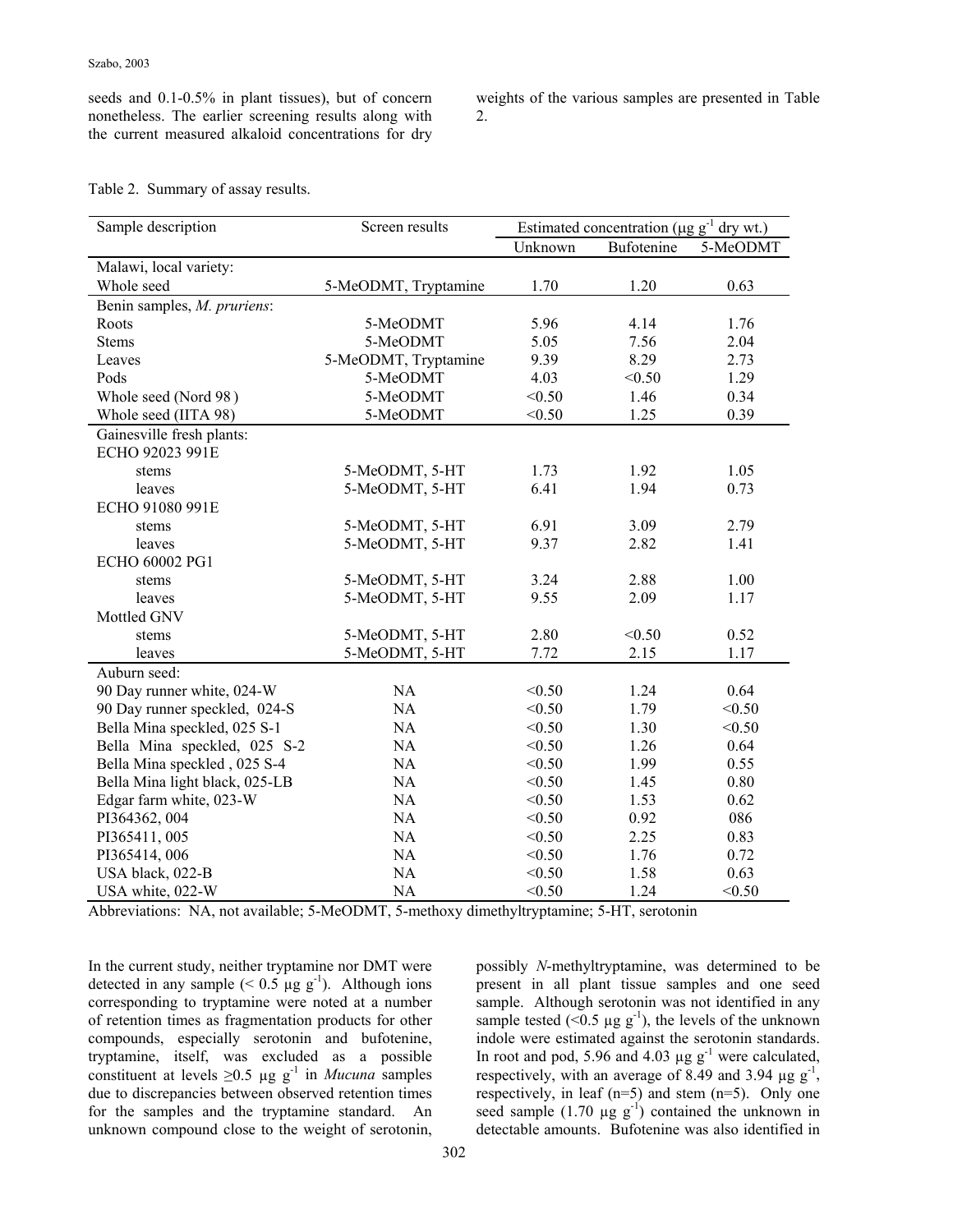most samples, in root at a level of 4.14  $\mu$ g g<sup>-1</sup>, but not in the pod sample. In leaf  $(n=5)$ , stem  $(n=4)$  and raw seed (n=15) concentrations averaged 3.46, 3.09, and 1.48  $\mu$ g g<sup>-1</sup>, respectively. As expected, 5-MeODMT was detected in all samples. In root and pod, concentrations of 1.76 and 1.29  $\mu$ g g<sup>-1</sup>, respectively, were found with average levels of 1.44, 1.48, and 0.45  $\mu$ g g<sup>-1</sup> present in leaf (n=5), stem (n=5), and seed (n=15), respectively. Compared to L-dopa, the detected indoles were present at roughly 0.0001% by weight, lower than had been previously hypothesized.

Differences in constituent identifications between the earlier study (Szabo and Tebbett, 2002) and this one are possibly due to loss or to metabolism during storage, although differences are most likely due to the low concentrations, structural similarities, and to an earlier mobile phase that had not been as finely optimized for separations of these closely related structures. The ions associated with tryptamine were also among the major fragments formed for the other indoles, most strongly for 5-HT and bufotenine. In addition, the ions of 5-HT and bufotenine strongly overlapped in profile. Due to the structural similarities among the derivatives, this was not surprising. With the improved separation program and with a larger presence of analyte in each sample, differentiating the analogues was simplified – sufficiently so that an unknown tryptamine could be recognized, quantities estimated, and an identification suggested. Based on the probable molecular weight, as estimated from the likely molecular ion (the largest ion present at a high level after the molecules had been fragmented in the detector) in the fragmentation pattern, and retention time in relation to the other indole derivatives, the unknown may be *N*-methyltryptamine. In at least some plant species where DMT and/or 5-MeODMT are endogenous, *N*-methyltryptamine has also been identified (Holmstedt and Lindgren, 1979).

Now that it has been determined *Mucuna* beans and plant tissues do indeed contain psychoactive indolic alkaloids in measurable amounts, what does this mean for humans and animals consuming food and feed products? Two factors should immediately be considered: (1) threshold limits of effect for oral administration, and (2) effects of preparation and cooking processes. Because of structural similarities, these agents share the same mechanism of action, which means that additive levels must be evaluated in addition to levels of the individual components. To simplify this approach, one can consider only the tryptamine derivative (5-MeODMT) with the lowest threshold (4-6 mg) when administered intranasally. Like most naturally occurring tryptamines, it is inactive orally. However, for the sake of argument, one can assume 4 mg in a 70 kg human male (0.05 mg  $kg<sup>-1</sup>$ ) would induce symptoms. The highest measured presence of any tryptamine derivative in a seed sample was 2.25  $\mu$ g g<sup>-1</sup> d.wt. for bufotenine. This correlates to 0. 00225 mg  $g^{-1}$  in dried seed. Assuming 150 g of dried seed would be consumed by the 70 kg subject, he would consume 0.0048 mg kg<sup>-1</sup>, a level more than 10 times below the inhaled threshold, and much further below any ingested threshold. This amount of tryptamine derivative would not be psychoactive on ingestion. To address the additive effect, one can take the seed sample with the highest total indole content, 3.53  $\mu$ g g<sup>-1</sup> in seed, and repeat the above assumptions. In this case, the consumed concentration would be 0.008 mg/kg body weight, about twice the level calculated for the individual alkaloids, but still below a level of concern.

Although indolic alkaloids are generally stable to freezing, drying and the elevated temperatures of cooking, they are water-soluble, and so can be removed by boiling. For example, the psychoactive mushrooms of the *Psilocybe* genus are often frozen or dried for storage. Occasionally they are boiled prior to use, in which case the water is ingested rather than the mushroom as the potency of the mushrooms is decreased during processing (Spoerke and Hall, 1990). Psilocin, psilocybin, and other tryptamine derivatives are contained in the tissues at total levels around 15 mg per 30 g of mushroom, much higher than the concentrations of tryptamine derivatives in *Mucuna*.

Regarding the obvious concern of chromosomal damage and the possibility of elevated levels of birth defects over time due to exposure of indolealkylamines, there is no information related to the tryptamines directly. However, a multigenerational study of routine mescaline (peyote) users has indicated no adverse effect (Dorrance *et al.*, 1975). When considering the implications of this information, one should note that both men and women partake and that exposure levels are true hallucinogenic levels, and not ones below threshold. Unfortunately, there has been no such study conducted among the snuff-users of South America.

Does food preparation affect indolic alkaloid levels? Are these levels sufficiently high to be of concern to healthy adults and children, and to healthcompromised persons? Although reliable information on these topics is limited, the detected levels of indolealkylamines are well below any known threshold level for oral activity even before one takes food preparation into account. Based on chemical properties, boiling or cracking and boiling the seed should certainly decrease the alkaloid content even further, along with the L-dopa content. Regarding healthy adults, pregnant women, and children, again,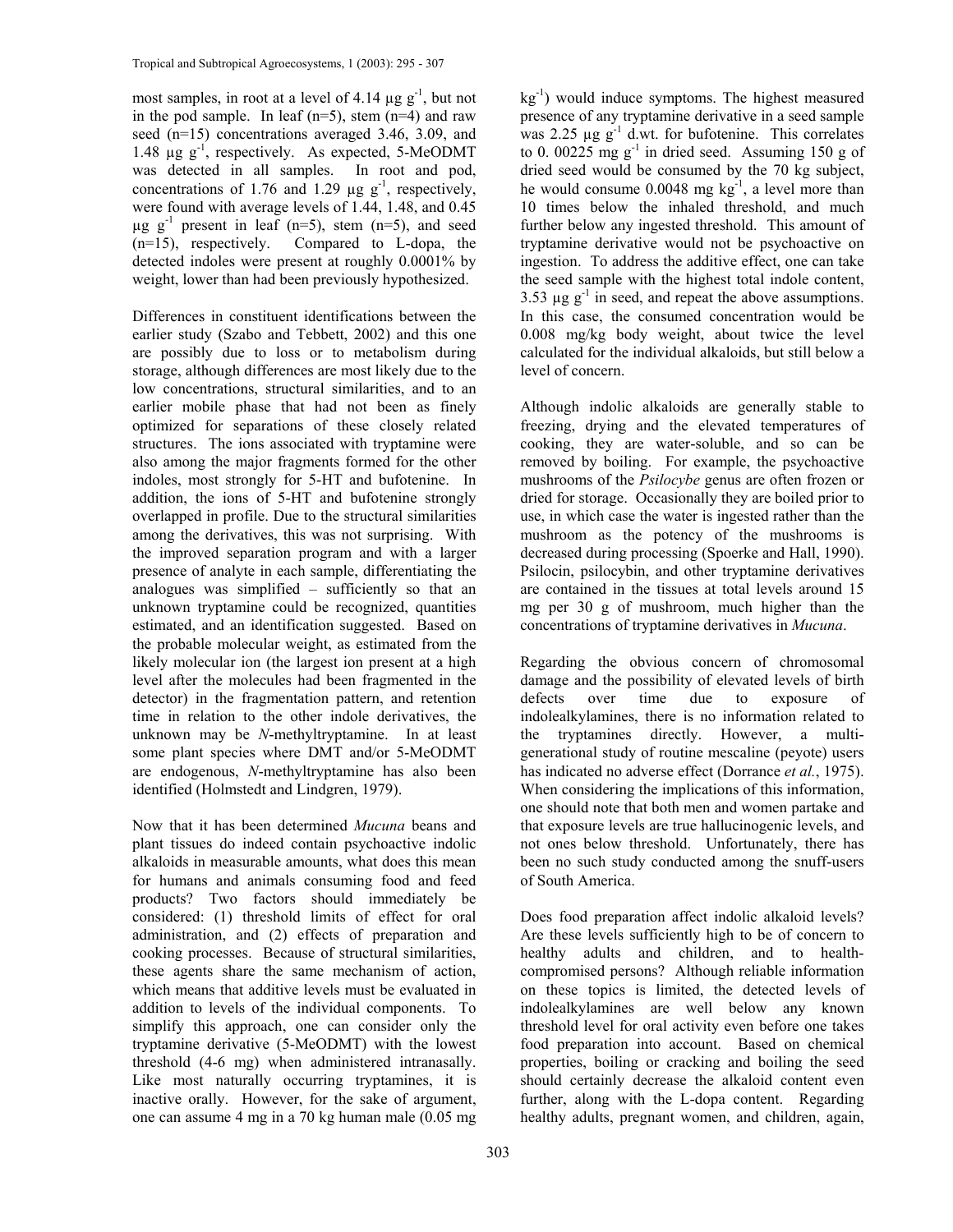the best evidence for use is likely found in the subthreshold levels of the components and in the multigenerational study of traditional peyote users, which showed no effect. For anyone taking monoamine oxidase inhibitors *Mucuna* consumption should probably be limited until a physician can be consulted or until additional research clarifies any potential for adverse effect. To secure the future of *Mucuna* as a food for human consumption, the evaluation of prepared food products for indolealkylamine content should allay any remaining concerns.

#### **ACKNOWLEDGMENTS**

The author expresses her sincere appreciation to the following people and institutions: Robert Gilbert (Rockefeller Foundation-Malawi) for the seed from Malawi; Albert Etèka, Bob Carsky and Kokou Ahouanton from CIEPCA (Cotonou, Benin) for the *Mucuna pruriens* var. *utilis* accessions from Benin; Marjatta Eilittä (consultant), Lynn Sollenberger, Richard Fethiere, and Ken Buhr (Department of Agronomy, University of Florida), and Daniel Sonke (ECHO, Ft. Meyers, Florida) for planting, growing, and harvesting samples, volunteering greenhouse space, and for donating the seed for the fresh mottled-Gainesville material and ECHO accessions grown in Gainesville, Florida; Ludovic Capo-Chichi (University of Alabama, Birmingham, Alabama) for seed samples; Carolyn Diaz and Matthew Bean (Analytical Toxicology Core Lab staff members) for the creative and consistent effort that generated these results. The author also wishes to acknowledge partial funding from the Rockefeller Foundation through the project, Increasing *Mucuna*'s Potential as a Food and Feed Crop, coordinated by the Center for Cover Crops Information and Seed Exchange in Africa (CIEPCA) at the International Institute for Tropical Agriculture  $(IITA)$ .

#### **REFERENCES**

Aghaanian, GK. 1984. LSD and serotonergic dorsal raphe neurons: Intracellular studies *in vivo* and *in vitro*. *In* Hallucinogens: Neurochemical, Behavioral, and Clinical Perspectives, p 171-181. Ed by Jacobs, BL. Raven Press, New York.

Aghajanian, GK, Bing, OH. 1974. Persistence of lysergic acid diethylamide in the plasma of human subjects. Clinical Pharmacology and Therapeutics 5: 611-614.

Appel, JB, Rosecrans, JA. 1984. Behavioral pharmacology of hallucinogens in animals: Conditioning studies. *In* Hallucinogens: Neurochemical, Behavioral, and Clinical Perspectives, p 77- 94. Ed by Jacobs, BL. Raven Press, New York.

Bowers, MJ, Jr. 1972. Acute psychosis induced by psychotomimetic drug abuse, I. Clinical findings. AMA Archives of General Psychiatry 27: 437-440.

Brain, KR. 1976. Accumulation of L-Dopa in Cultures from *Mucuna pruriens*. Plant Science Letters 7: 157-161.

Bressani, R. 1993. Grain quality of common beans. Food Reviews International. 9: 217-297.

Bridger, WH, Barr, GA, Gibbons, JL, Gorelick, DA. 1978. Dual Effects of LSD, Mescaline, and DMT. *In* The Psychopharmacology of Hallucinogens, p 150- 180. Pergamon Press, Inc., Elmsford, New York.

Burris, KD, Sanders-Bush, E. 1988. Hallucinogens directly activate serotonin  $5-HT_{1c}$  receptors in choroid plexus. Society of Neuroscience Abstracts. 14: 553.

Capo-chichi, LJA, Eilittä, M, Carsky, RJ, Gilbert, RA, Maasdorp, M. This volume. Influence of latitude on L-dopa synthesis in *Mucuna* seeds.

Chern, MS, Ray, CY, Wu, DL. 1991. Biologic intoxication due to digitalis-like substance after ingestion of cooked toad soup. American Journal of Cardiology 67: 443-444.

Davis, M, Kehne, JH, Commissaris, RL, Geyer, MA. 1984. Effects of hallucinogens on unconditioned behaviors of animals. *In* Hallucinogens: Neurochemical, Behavioral, and Clinical Perspectives, p 35-75. Ed by Jacobs, BL. Raven Press, New York.

Daxenbichler, ME, VanEtten, CH, Hallinan, EA, Earle, FR. 1971. Seeds as sources of L-dopa. Journal of Medicinal Chemistry 14: 463-465.

Daxenbichler, ME, VanEtten, CH, Earle, FR, Tallent, WH. 1972. L-Dopa recovery from *Mucuna* seed. Journal of Agricultural and Food Chemistry 20(5): 1046-1048.

Dorrance, DL, Janiger, O, Teplitz, RL. 1975. Effect of peyote on human chromosomes. Cytogenetic study of the Huichol Indians of northern Mexico. Journal of the American Medical Association 234: 299-302.

Duke, JA. 1981. Handbook of Legumes of World Economic Importance. Plenum Press, New York.

Eilittä, M, Myhrman, R, Teixeira, A, St-Laurent, L, Flores, M, Carsky, RJ, Gilbert, R, Szabo, N, Bressani,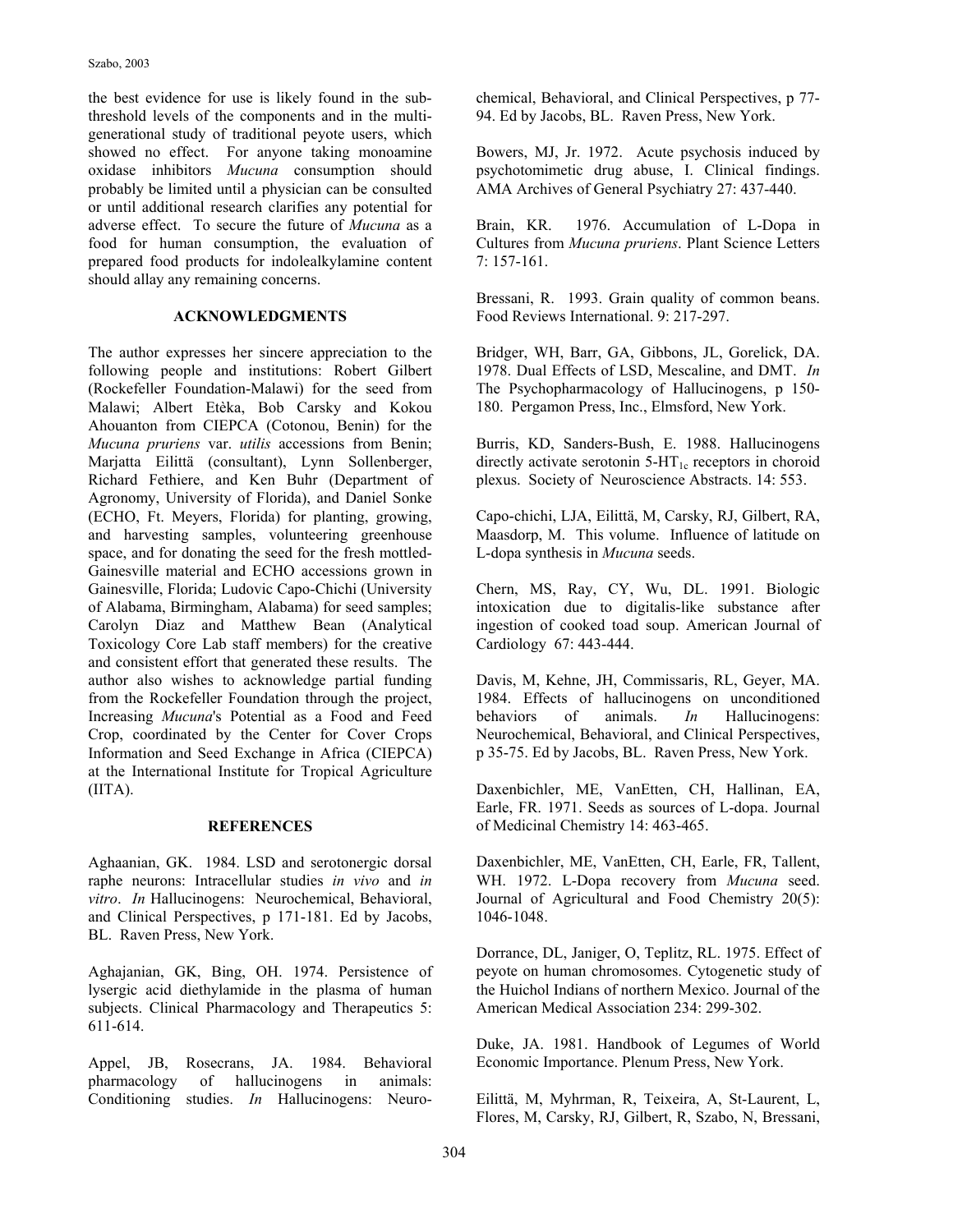Tropical and Subtropical Agroecosystems, 1 (2003): 295 - 307

R, Berhe, T, Maasdorp, VB, Carew, L, and Esnaola, ME. An agenda for future research and development of Mucuna as a food and feed. *In Mucuna* as a Food and Feed: Current Uses and the Way Forward. Ed by Flores, B, M, Eilittä, M, Myhrman, R, Carew, L, Carsky, R. CIDICCO (International Center for Information on Cover Crops), Tegucigalpa, Honduras. Pp. 376-396.

Fairbrothers, D, Kirby, E, Lester, RM, Wegmann, PC, Marshall, F, Parkin, WE. 1985. *Mucuna pruriens* associated pruritis: New Jersey. Morbidity and Mortality Weekly Report. 34: 732-734.

Farnsworth, NR. 1968. Hallucinogenic plants. Science 162: 1086-1092.

Feldman, JM, Lee, EM. 1985. Serotonin content of foods: Effect on urinary excretion of 5 hydroxyindoleacetic acid. American Journal of Clinical Nutrition 42: 639-643.

Flores B, M, Eilittä, M, Myhrman, R, Carew, LJ, Carsky, RJ. Food and feed from *Mucuna*: current uses and the way forward. Proceedings of a workshop held April 23-26, 2002 in Tegucigalpa, Honduras. CIDICCO, CIEPCA, and World Hunger Research Center, Tegucigalpa, Honduras.

Fozard, JR, Ali, AT. 1978. Dual mechanism of the stimulant action of *N,N-*dimethyl-5-hydroxy tryptamine (bufotenine) on cardiac sympathetic nerves. European Journal of Pharmacology 49: 25- 30.

Friedhoff, AJ. 1978. Biosynthesis and action of hallucinogens in mammals. *In* The Psychopharmacology of Hallucinogens, p 1-12. Pergamon Press, Inc., Elmsford, New York.

Gessner, PK, Dankova, J. 1975. Brain bufotenine from administered acetylbufotenine: Comparison of its tremorigenic activity with that of *N,N*dimethyltryptamine and 5-methoxy-*N,N*-dimethyltryptamine. Pharmacologist 17: 259.

Geyer, MA, Krebs, KM. 1994. Serotonin receptor involvement in an animal model of the acute effects of hallucinogens. *In* Hallucinogens: An Update, p 124- 156. Ed by Lin, GC, Glennon, RA. National Institute on Drug Abuse Research Monograph No. 146. NIDA Research Monograph. NIH Publication No. 94-3872. Washington, DC.

Ghosal, S, Singh, S, Bhattacharya, SK. 1971. Alkaloids of *Mucuna pruriens*: Chemistry and pharmacology. Planta Medical 19(3): 279-284.

Gillin, JC, Stoff, DM, Wyatt, RJ. 1978. Transmethylation hypothesis: A review of progress. In Psychopharmacology: A Generation of Progress, p 1097-1112. Ed by Lipton, MA, DiMascio, A, Killam, KF. Raven Press, New York.

Glennon, RA. 1990. Do hallucinogens act as 5-HT agonists or antagonists? Neuropsychopharmacology 56: 509-517.

Glennon, RA, Liebowitz, SM, Anderson, GM, III. 1980. Serotonin receptor affinities of psychoactive phenylalkylamine analogues. Journal of Medicinal Chemistry 23: 294-299.

Glennon, RA, Raghupathi, R, Bartyzel, P, Titeler, M, Leonhardt, S. 1992. Binding of phenylalkylamine derivatives at 5-HT  $_{1c}$  and 5-HT  $_2$  serotonin receptors: Evidence for a lack of selectivity. Journal of Medicinal Chemistry 35: 734-740.

Glennon, RA. 1994. Classical hallucinogens: An introductory overview. *In* Hallucinogens: An Update, p 4-32. Ed by Lin, GC, Glennon, RA. National Institute on Drug Abuse Research Monograph No. 146. NIDA Research Monograph. NIH Publication No. 94-3872. Washington, DC.

Grinspoon, L, Baker, JB. 1979. Psychedelic Drugs Reconsidered, p 10-20. Basic Books, Inc., New York.

Hollister, LE. 1968. LSD and related drugs. Chemical Psychoses. Charles C Thomas, Springfield, Illinois.

Hollister, LE. 1984. Effects of hallucinogens in humans. *In* Hallucinogens: Neurochemical, Behavioral, and Clinical Perspectives, p 19-33. Ed by Jacobs, BL. Raven Press, New York.

Holmstedt, B, Lindgren, JE. 1979. Chemical constituents and pharmacology of South American snuffs. *In* Ethnopharmacologic Search for Psychoactive Drugs, p 339-373. Ed by Efron, DH, Holmstedt, B, Kline, NS. Raven Press, New York.

Horgan, J. 1990. Bufo abuse - a toxic toad gets licked, boiled, tee'd up and tanned. Scientific American 263: 26-27.

Jacob, P, III, Shulgin, AT. 1994. Structure-activity relationships of the classic hallucinogens and their analogs. *In* Hallucinogens: An Update, p 74-91. Ed by Lin, GC, Glennon, RA. National Institute on Drug Abuse Research Monograph No. 146. NIDA Research Monograph. NIH Publication No. 94-3872. Washington, DC.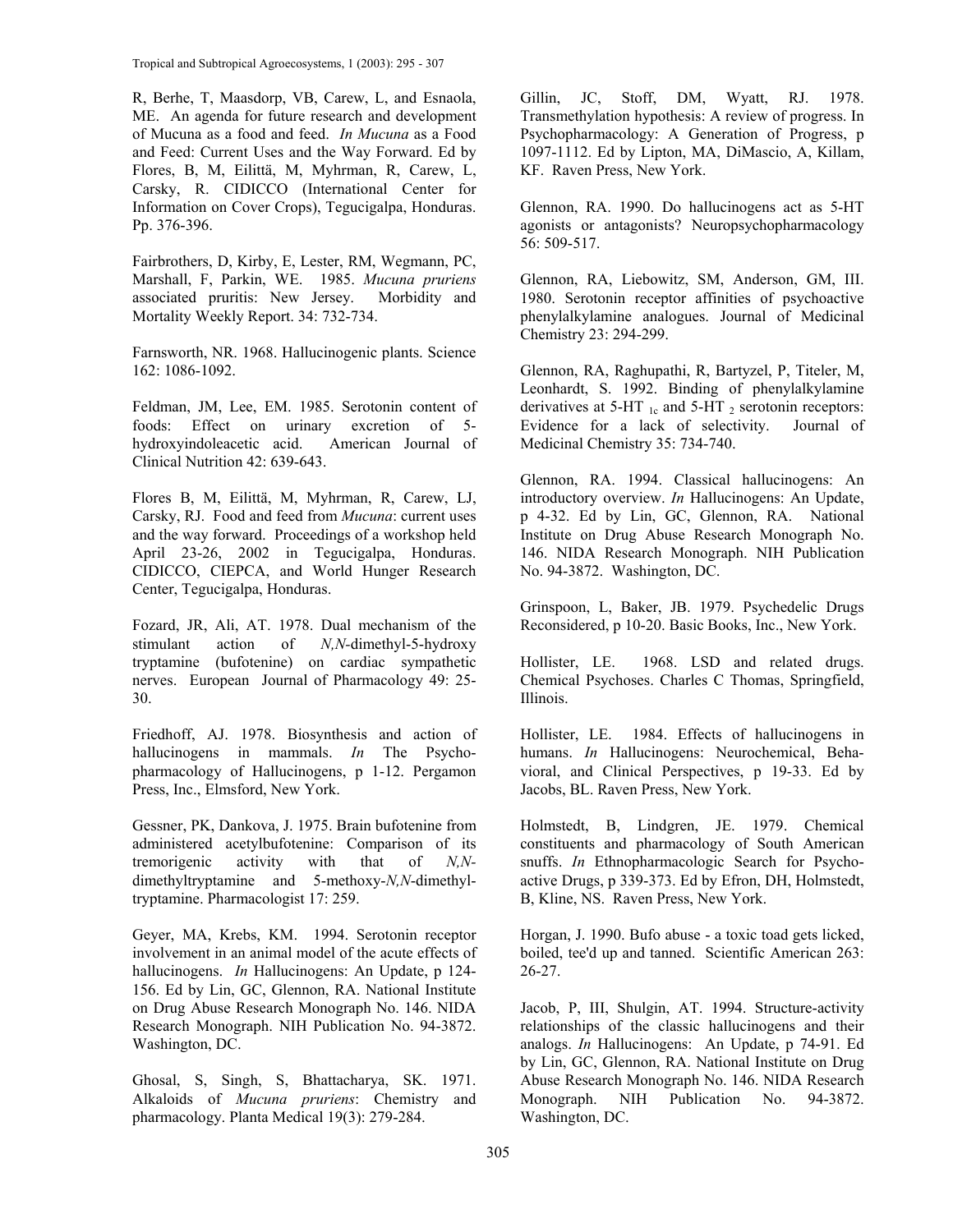Jacobs, BL. 1984. Postsynaptic serotonergic action of hallucinogens. *In* Hallucinogens: Neurochemical, Behavioral, and Clinical Perspectives, p 183-202. Ed by Jacobs, BL. Raven Press, New York.

Kaplan, J, Mandel, LR, Stillman, R, Walker, RW, VandenHuevel, WJA, Gillin, JC, Wyatt, RJ. 1974. Blood and urine levels of *N,N*-dimethyltryptamine following administration of psychoactive dosages to human subjects. Psychopharmacologia 38: 239-245.

Koravic, B, Domino, EF. 1976. Tolerance and limited cross-tolerance to the effects of *N,N*dimethyltryptamine (DMT) and lysergic acid diethylamide-25 (LSD) on food-rewarded bar pressing in the rat. Journal of Pharmacology and Experimental Therapeutics 197: 495-502.

Laurena, AC, Revilleza, Ma JR, Mendoza, EMT. 1994. Polyphenols, phytate, cyanogenic glycosides, and trypsin inhibitor activity of several Philippine indigenous food legumes. Journal of Food Composition and Analysis 7: 194-202.

Lorenzetti, F, MacIsaac, S, Arnason, JT, Awang, DVC, Buckles, D. 1998. The phytochemistry, toxicology, and food potential of velvetbean. *In* Cover Crops in West Africa: Contributing to Sustainable Agriculture, p 67-84. Ed by Buckles, D, Eteka, E, Osiname, O, Galiba, M, Galiano, G. Ottawa, Canada: IDRC, IITA, and SG200.

Lyttle, T. 1993. Misuse and legend in the "toadlicking" phenomena. International Journal of Addiction 28: 521-538.

Lyttle, T, Goldstein, D, Gartz, J. Bufo toads and bufotenine: Fact and fiction surrounding an alleged psychedelic. Journal of Psychoactive Drugs 28: 267- 290.

Martin, WR, Sloan, JW. 1970. The effect of intravenously infused tryptamine in man. Federation Proceedings 29: 486.

Martin, WR, Vaupel, DB, Sloan, JW, Bell, JA, Nozaki, M, Bright, LD. 1978. The mode of action of LSD-like hallucinogens and their identification. *In* The Psychopharmacology of Hallucinogens, p 118-125. Pergamon Press, Inc., Elmsford, New York.

McKim, W. 1986. Drugs and Behavior: An Introduction to Behavioral Pharmacology. New Jersey: Prentice Hall.

McLeod, WR, Sitaram, BR. 1985. Bufotenine reconsidered. Acta Psychiatrica Scandinavica 72: 447-450.

Myhrman, R. Detection and reomoval of L-Dopa in the legume *Mucuna*. *In Mucuna* as a Food and Feed: Current Uses and the Way Forward. Ed by Flores, B, M, Eilittä, M, Myhrman, R, Carew, L, Carsky, R. CIDICCO (International Center for Information on Cover Crops), Tegucigalpa, Honduras. Pp. 141-162.

Nichols, DE, Glennon, RA. 1984. Medicinal chemistry and structure-activity relationships of hallucinogens. *In* Hallucinogens: Neurochemical, Behavioral, and Clinical Perspectives, p 95-142. Ed by Jacobs, BL. Raven Press, New York.

Rajaram, N, Janardhanan, K. 1991. The biochemical composition and nutritional potential of the tribal pulse *Mucuna gigantea* (Wild) DC. Plant Foods for Human Nutrition 41: 45-51.

Ravindran, V, Ravindran, G. 1988. Nutritional and anti-nutritional characteristics of Mucuna (*Mucuna utilis*) bean seeds. Journal for Science of Food and Agriculture 46: 71-79.

Shulgin, AT, Nichols, DE. 1978. Characterization of three new psychotomimetics. *In* The Psychopharmacology of Hallucinogens, p 74-83. Pergamon Press, Inc., Elmsford, New York.

Shulgin, AT. 1981. Bufotenine. Journal of Psychoactive Drugs, 13: 389.

Siddhuraju, P, Vijayakumari, K, Janardhanan, K. 1996. Chemical composition and protein quality of the little known legume velvet bean (*Mucuna pruriens* (L.) DC.) Journal of Agricutural and Food Chemistry 44: 2636-2641.

Siegel, RK. 1984. The natural history of hallucinogens. *In* Hallucinogens: Neurochemical, Behavioral, and Clinical Perspectives, p 1-18. Ed by Jacobs, BL. Raven Press, New York.

Sitaram, BR, McLeod, WR. 1990. Observations on the metabolism of the psychotomimetic indolealkylamines: Implications for future clinical studies. Biological Psychiatry 28: 841-848.

Spoerke, DG, Hall, AH. 1990. Plants and mushrooms of abuse. Emergency Medical Clinics of North America 8: 579-593.

Strassman, RJ, Qualls, CR. 1994. Dose response study of *N,N-*dimethyltryptamine in humans: I. Neuroendocrine, autonomic and cardiovascular effects. Archives of General Psychiatry 51: 85-97.